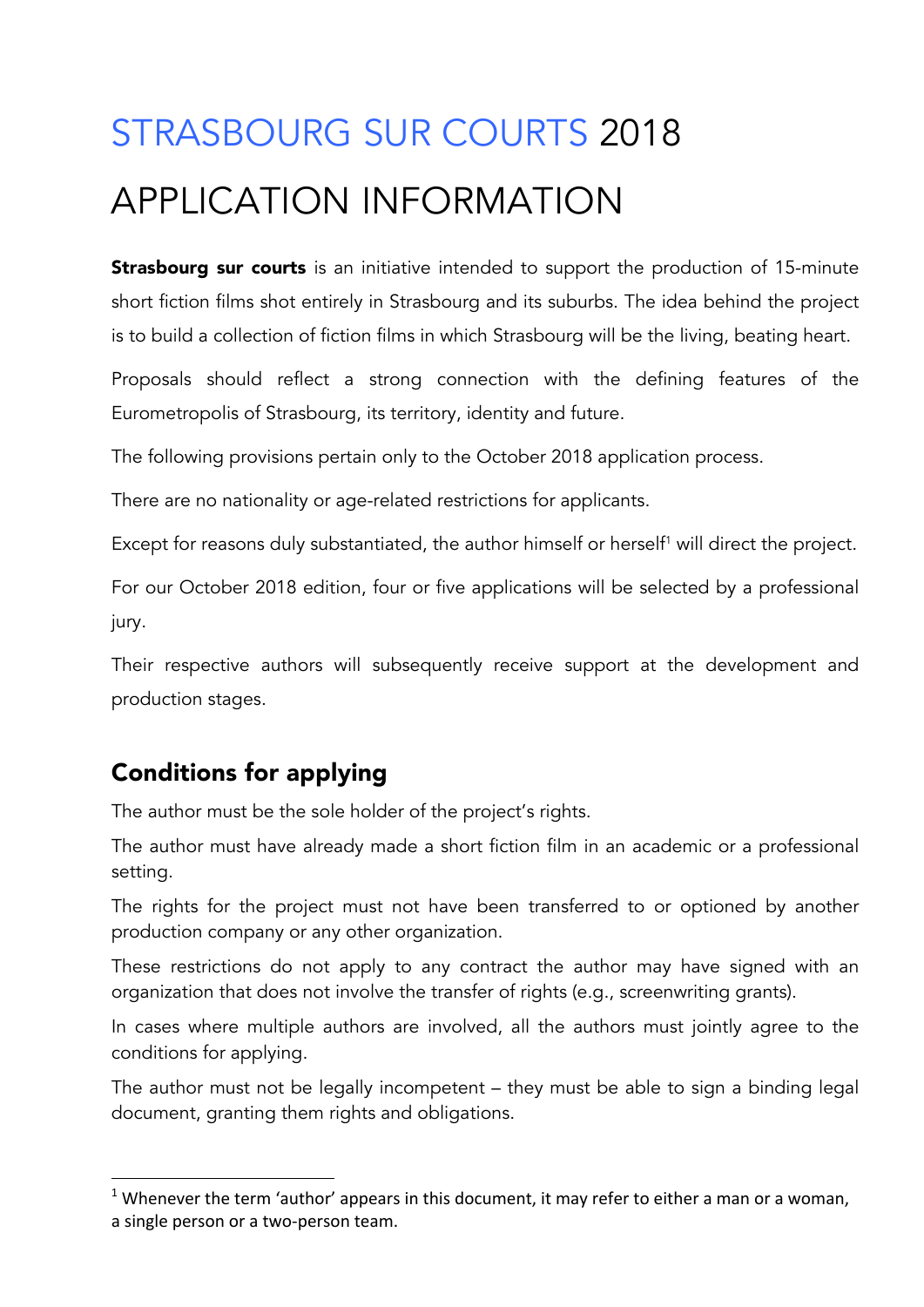### How and when to apply

Applications must be sent before **October 29<sup>th</sup> 2018**, exclusively at the following email address: <cm.stbg@lfetranger.fr>.

The following documents must be included in your application:

- The fully completed application form (please note that a link to watch one of the applicant's previous short films must be included)
- A short synopsis (max. 5 lines)
- The script (max. 20 pages)
- Note of intent
- Resume

Any other useful document will be accepted as long as the PDF application file does not exceed 5 Mo. Incomplete applications will not be reviewed, and will be deemed ineligible.

#### Selection process

Les Films de l'Étranger will first verify that the project meets the legal conditions and the other conditions for applying listed in this document. Then, each verified proposal will be submitted to readers, who will preselect applications to be passed on to the selection committee, using a standardized form for listing comments and recommendations. Neither the readers' identities nor their reviews will be made public. The composition of the selection committee will be indicated to pre-selected applications. The committee will include:

- Representatives from Les Films de l'Étranger and the Eurometropolis of Strasbourg
- Representatives of the film business and professionals in production and distribution
- Other qualified persons. Should a committee member be unable to attend, Les Films de l'Étranger will replace that member with a substitute member. The opinions and votes of the selection committee members will be based on debates and on a list of assessment criteria.

After the first deliberations, an initial shortlist of pre-selected projects will be drawn up. Les Films de l'Étranger will then get in touch with pre-selected applicants to schedule a one-on-one interview (by phone, Skype, or at our offices) to get a better sense of the quality, motivations and potential outcome of a future collaboration.

These interviews will be the subject of a report, which will be forwarded to the selection committee members. The latter will then conduct a final deliberation in which they will choose the four or five selected projects.

All the individuals involved in the selection process will work under a strict rule of confidentiality, applying both to the documents submitted to them and the deliberations.